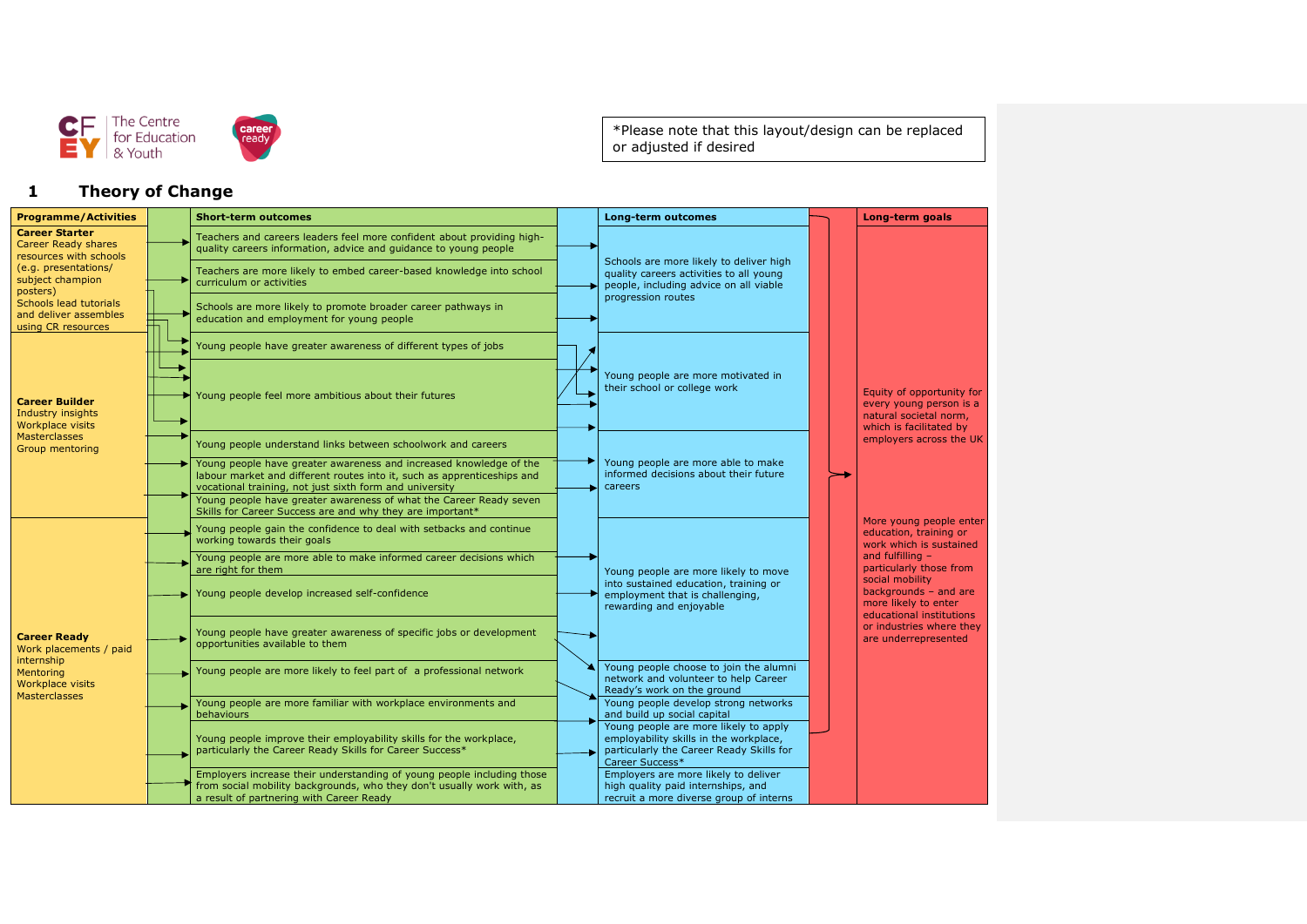

## **\*Career Ready Skills for Career Success:**

1. *Adaptability* – young people are open-minded, react positively to change and see challenges as a way to improve their skill set. 2. *Communication and networking* – young people feel confident getting to know new people, can speak about themselves, listen effectively, and ask relevant questions.

3. *Creativity* – Young people are able to use their imagination to think of and develop new ideas related to different tasks. They can think of ways to improve something and explain why.

*4. Managing my career –* Young people can identify different jobs and career paths and understand the entry requirements and skills that they require. They know how to prepare for interviews and can maintain an up-to-date personal development record.

*5. Managing myself –* Young people can take responsibility for their own actions, decisions and behaviour and can use positive and negative feedback constructively. They are able to plan ahead, identify priorities and organise their time to achieve their goals.

*6. Problem-solving* – Young people can analyse problems by reviewing relevant information and talking with relevant people or groups. They are able to consider how their actions affect situations and can develop plans to tackle challenges.

*7. Team work* – Young people are able to work with others to achieve a set goal, by building relationships, being supportive to others, and respecting other people's opinions, ideas, skills and values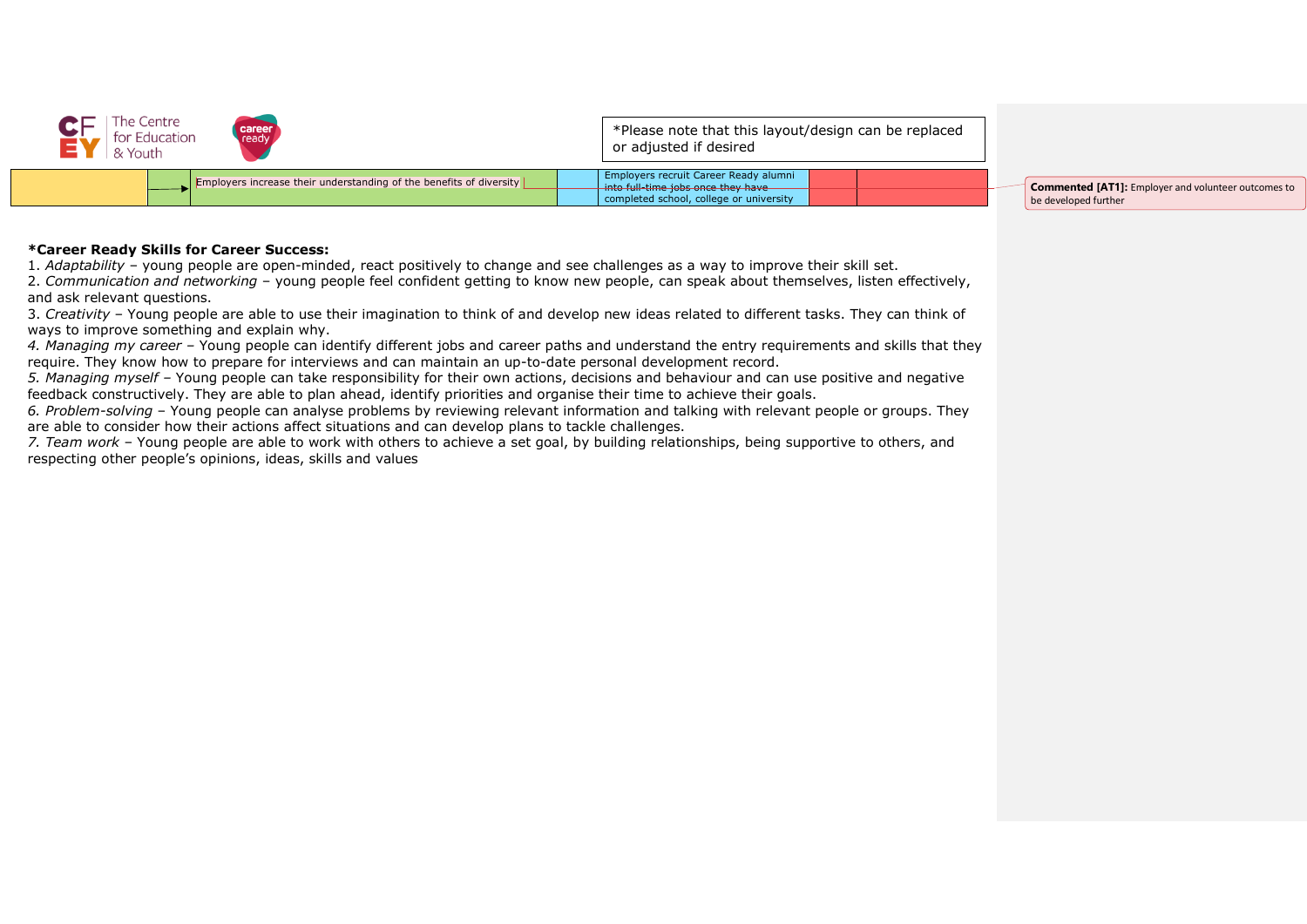

## **2 Enablers and indicators**

\*Please note that this layout/design can be replaced or adjusted if desired

| <b>Programme/ Activities</b>                                                                                                                                                                                       | <b>Short-term outcomes</b>                                                                                                                                                                                                                                                                                                                                                                                                              | <b>Enablers</b>                                                                                                                                                                                                                                                                                                                                                                                                                                           |  |
|--------------------------------------------------------------------------------------------------------------------------------------------------------------------------------------------------------------------|-----------------------------------------------------------------------------------------------------------------------------------------------------------------------------------------------------------------------------------------------------------------------------------------------------------------------------------------------------------------------------------------------------------------------------------------|-----------------------------------------------------------------------------------------------------------------------------------------------------------------------------------------------------------------------------------------------------------------------------------------------------------------------------------------------------------------------------------------------------------------------------------------------------------|--|
| <b>Career Starter</b><br><b>Career Ready shares</b><br>resources with schools<br>(e.g. presentations/<br>subject champion posters)<br>Schools lead tutorials and<br>deliver assembles using<br><b>CR</b> resources | Teachers and careers leaders feel more confident about providing high-quality<br>careers information, advice and quidance to young people                                                                                                                                                                                                                                                                                               | • Policy priorities that focus on careers education and therefore allow schools time<br>and resources to engage with this within the curriculum<br>• LEPs and Careers Hubs encourage schools to do this in order to meet Gatsby<br><b>benchmarks</b><br>• Careers leaders in schools work with Career Ready to promote a range of<br>progression pathways, not just HE                                                                                    |  |
|                                                                                                                                                                                                                    | Teachers are more likely to embed career-based knowledge into school curriculum<br>or activities                                                                                                                                                                                                                                                                                                                                        |                                                                                                                                                                                                                                                                                                                                                                                                                                                           |  |
|                                                                                                                                                                                                                    | Schools are more likely to promote broader post-18 pathways in education and<br>employment for young people                                                                                                                                                                                                                                                                                                                             |                                                                                                                                                                                                                                                                                                                                                                                                                                                           |  |
| <b>Career Builder</b><br>Industry insights<br>Workplace visits<br><b>Masterclasses</b>                                                                                                                             | Young people feel more ambitious about their futures                                                                                                                                                                                                                                                                                                                                                                                    | Young people are supported by positive staff members at school/college as well as<br><b>Career Ready volunteers</b>                                                                                                                                                                                                                                                                                                                                       |  |
|                                                                                                                                                                                                                    | Young people have greater awareness of increased knowledge of the labour<br>market and different routes into it, such as apprenticeships and vocational<br>training, not just sixth form and university                                                                                                                                                                                                                                 | • Career Ready is able to partner with a range of businesses from different sectors<br>that offer opportunities for young people<br>• Employers support the same skills Career Ready is trying to develop<br>• Schools are supportive of a range of post-16 pathways and teach about them                                                                                                                                                                 |  |
|                                                                                                                                                                                                                    | Young people have greater awareness of what the seven Career Ready Skills for<br>Career Success are and why they are important*                                                                                                                                                                                                                                                                                                         |                                                                                                                                                                                                                                                                                                                                                                                                                                                           |  |
| <b>Group mentoring</b>                                                                                                                                                                                             | Young people understand links between schoolwork and careers                                                                                                                                                                                                                                                                                                                                                                            | using Career Ready resources                                                                                                                                                                                                                                                                                                                                                                                                                              |  |
|                                                                                                                                                                                                                    | Young people have greater awareness of different types of jobs                                                                                                                                                                                                                                                                                                                                                                          | • Volunteers believe in and therefore share Career Ready's mission<br>• Volunteers that understand the challenges faced by schools and young people                                                                                                                                                                                                                                                                                                       |  |
|                                                                                                                                                                                                                    | Young people gain the confidence to deal with setbacks and continue working<br>towards their goals                                                                                                                                                                                                                                                                                                                                      | Schools that look after young people pastorally/holistically and support the                                                                                                                                                                                                                                                                                                                                                                              |  |
|                                                                                                                                                                                                                    | Young people have greater awareness of more specific jobs or development<br>opportunities available to them                                                                                                                                                                                                                                                                                                                             | development of their aspirations and confidence                                                                                                                                                                                                                                                                                                                                                                                                           |  |
|                                                                                                                                                                                                                    | Young people gain increased self-confidence<br>$\bullet$<br>Young people build positive relationships with volunteers and understand the                                                                                                                                                                                                                                                                                                |                                                                                                                                                                                                                                                                                                                                                                                                                                                           |  |
|                                                                                                                                                                                                                    | value of their support                                                                                                                                                                                                                                                                                                                                                                                                                  | Committed volunteers who understand how to be an effective mentor                                                                                                                                                                                                                                                                                                                                                                                         |  |
| <b>Career Ready</b><br>Work placements<br>Mentoring<br>Workplace visits<br><b>Masterclasses</b>                                                                                                                    | Young people are more likely to make informed career decisions which are<br>right for them                                                                                                                                                                                                                                                                                                                                              | • Volunteers demonstrate to young people that volunteering with Career Ready<br>provides opportunities to develop interpersonal and communication skills, as<br>well as raising awareness of the challenges and barriers young people face to                                                                                                                                                                                                             |  |
|                                                                                                                                                                                                                    | Young people are more likely to feel part of a professional network                                                                                                                                                                                                                                                                                                                                                                     | employment                                                                                                                                                                                                                                                                                                                                                                                                                                                |  |
|                                                                                                                                                                                                                    | • Young people become more familiar with workplace environments and<br><b>behaviours</b><br>• Young people improve their employability skills for the workplace, particularly<br>the Career Ready Skills for Career Success*<br>• Employers increase their understanding of young people from non-traditional<br>backgrounds, who they don't usually work with<br>• Employers increase their understanding of the benefits of diversity | • High-quality paid internships are offered by a range of employers<br>• A strong economy encourages and enables businesses to take on more interns<br>• Employers understand the Career Ready Skills for Career Success and tailor<br>workplace experiences for young people to help develop these, along with any<br>other skills frameworks they may have<br>• Employers who endorse the Career Ready mission and have a commitment to<br>young people |  |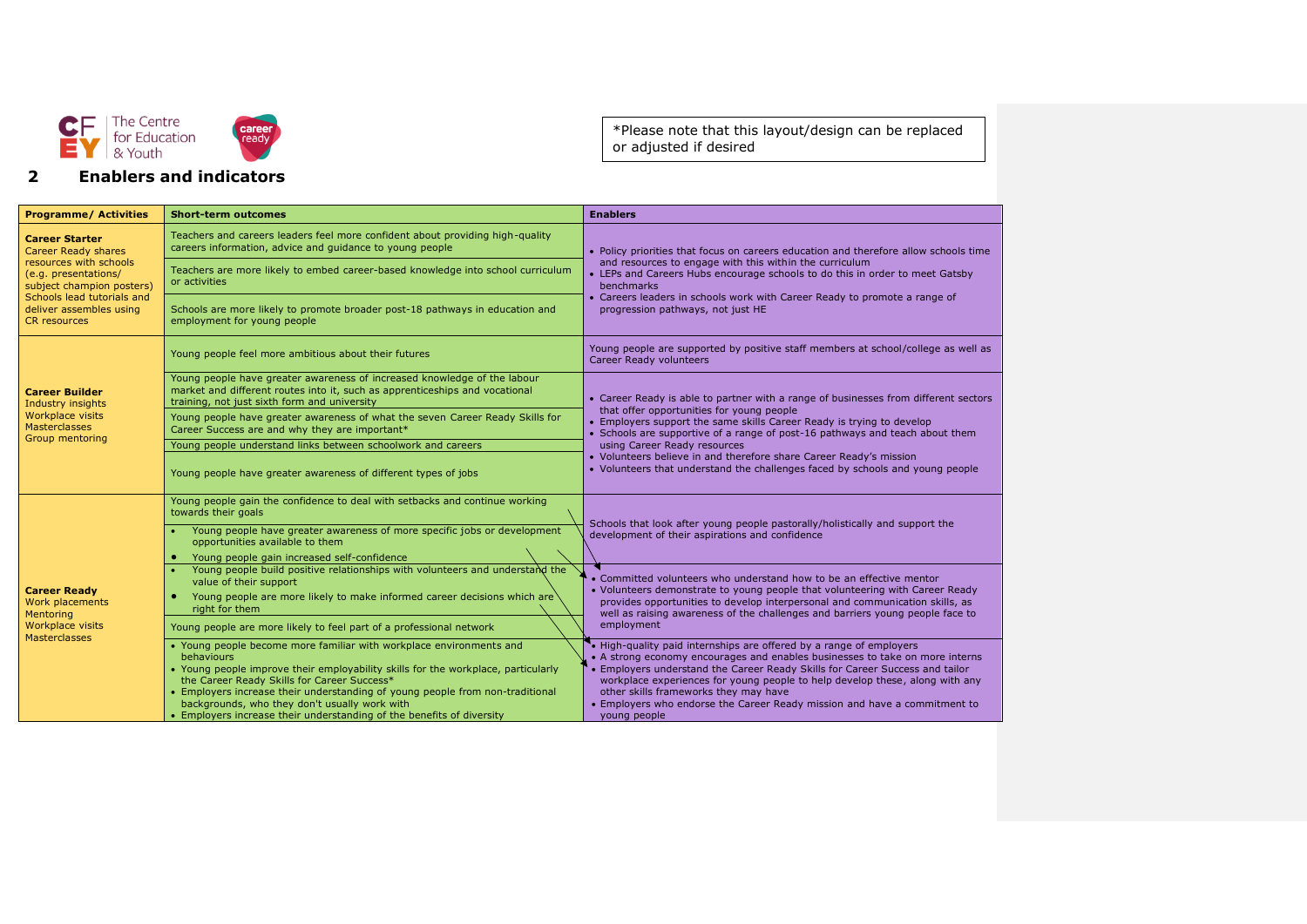



\*Please note that this layout/design can be replaced or adjusted if desired

| <b>Programme/ Activities</b>                                                                                                                                                                             | <b>Short-term outcomes</b>                                                                                                                                                                              | <b>Indicators</b>                                                                                                                                                                                                                                                                                            |  |
|----------------------------------------------------------------------------------------------------------------------------------------------------------------------------------------------------------|---------------------------------------------------------------------------------------------------------------------------------------------------------------------------------------------------------|--------------------------------------------------------------------------------------------------------------------------------------------------------------------------------------------------------------------------------------------------------------------------------------------------------------|--|
| <b>Career Starter</b><br>Career Ready shares<br>resources with schools<br>(e.g. worksheets/ subject<br>champion posters)<br>Schools lead tutorials and<br>deliver assembles using<br><b>CR</b> resources | Teachers and careers leaders feel more confident about providing high-<br>quality careers information, advice and guidance to young people                                                              | Teachers report feeling more confident                                                                                                                                                                                                                                                                       |  |
|                                                                                                                                                                                                          | Teachers are more likely to embed career-based knowledge into school<br>curriculum or activities                                                                                                        | Senior leaders, careers leaders and teachers have developed a plan for how to<br>deliver quality careers guidance and have allocated time to enact this<br>Schools show an increase in Compass scores<br>Teachers and leaders report that careers education is given greater priority in<br>schools/colleges |  |
|                                                                                                                                                                                                          | Schools are more likely to promote non-traditional post-18 pathways in<br>education and employment for young people, in terms of both sectors and<br>routes                                             | Young people report having learned about pathways or sectors they were not<br>previously aware of                                                                                                                                                                                                            |  |
| <b>Career Builder</b><br>Industry insights<br>Workplace visits<br><b>Masterclasses</b><br>Group mentoring                                                                                                | Young people feel more ambitious about their futures                                                                                                                                                    | Young people are more likely to report having positive aspirations for their<br>education and their future career                                                                                                                                                                                            |  |
|                                                                                                                                                                                                          | Young people have greater awareness of increased knowledge of the labour<br>market and different routes into it, such as apprenticeships and vocational<br>training, not just sixth form and university | Young people are able to identify and discuss a range of options for transitioning<br>from education into work                                                                                                                                                                                               |  |
|                                                                                                                                                                                                          | Young people have greater awareness of what the Career Ready seven Skills<br>for Career Success are and why they are important*                                                                         | Young people are more able to identify key skills needed in the world of work<br>Teachers report that young people are able to ask relevant questions to continue                                                                                                                                            |  |
|                                                                                                                                                                                                          | Young people understand links between schoolwork and careers                                                                                                                                            | their learning                                                                                                                                                                                                                                                                                               |  |
|                                                                                                                                                                                                          | Young people have greater awareness of different types of jobs                                                                                                                                          | Young people are able to identify and discuss a range of different jobs                                                                                                                                                                                                                                      |  |
| <b>Career Ready</b><br>Work placements<br>Mentoring<br>Workplace visits<br><b>Masterclasses</b>                                                                                                          | Young people gain the confidence to deal with setbacks and continue<br>working towards their goals                                                                                                      | Young people report feeling more able to deal with setbacks<br>Young people demonstrate the ability to deal with setbacks                                                                                                                                                                                    |  |
|                                                                                                                                                                                                          | Young people are more able to make informed career decisions which are<br>right for them                                                                                                                | Young people report feeling more confident about their ability to make career<br>decisions which are right for them, as a result of taking part in the Career Ready<br>programme                                                                                                                             |  |
|                                                                                                                                                                                                          | Young people have greater awareness of more specific jobs or development<br>opportunities available to them                                                                                             | Young people report increased knowledge of the world of work<br>Young people ask relevant questions which demonstrate their learning                                                                                                                                                                         |  |
|                                                                                                                                                                                                          | Young people are more likely to feel part of a professional network                                                                                                                                     | Young people participate readily in group activities, including with mentors and<br>other adults<br>Young people report having supportive professional networks                                                                                                                                              |  |
|                                                                                                                                                                                                          | Young people gain increased self-confidence                                                                                                                                                             | Young people report being more likely to take part in new opportunities<br>Young people feel in control of their own lives<br>Young people believe in their ability to do well<br>Young people report feeling more confident as a result of taking part in the Career<br>Ready programme                     |  |
|                                                                                                                                                                                                          | Young people become more familiar with workplace environments and<br>behaviour                                                                                                                          | Young people report feeling more aware of what a workplace environment is like<br>Young people report knowing what is expected of them in a workplace                                                                                                                                                        |  |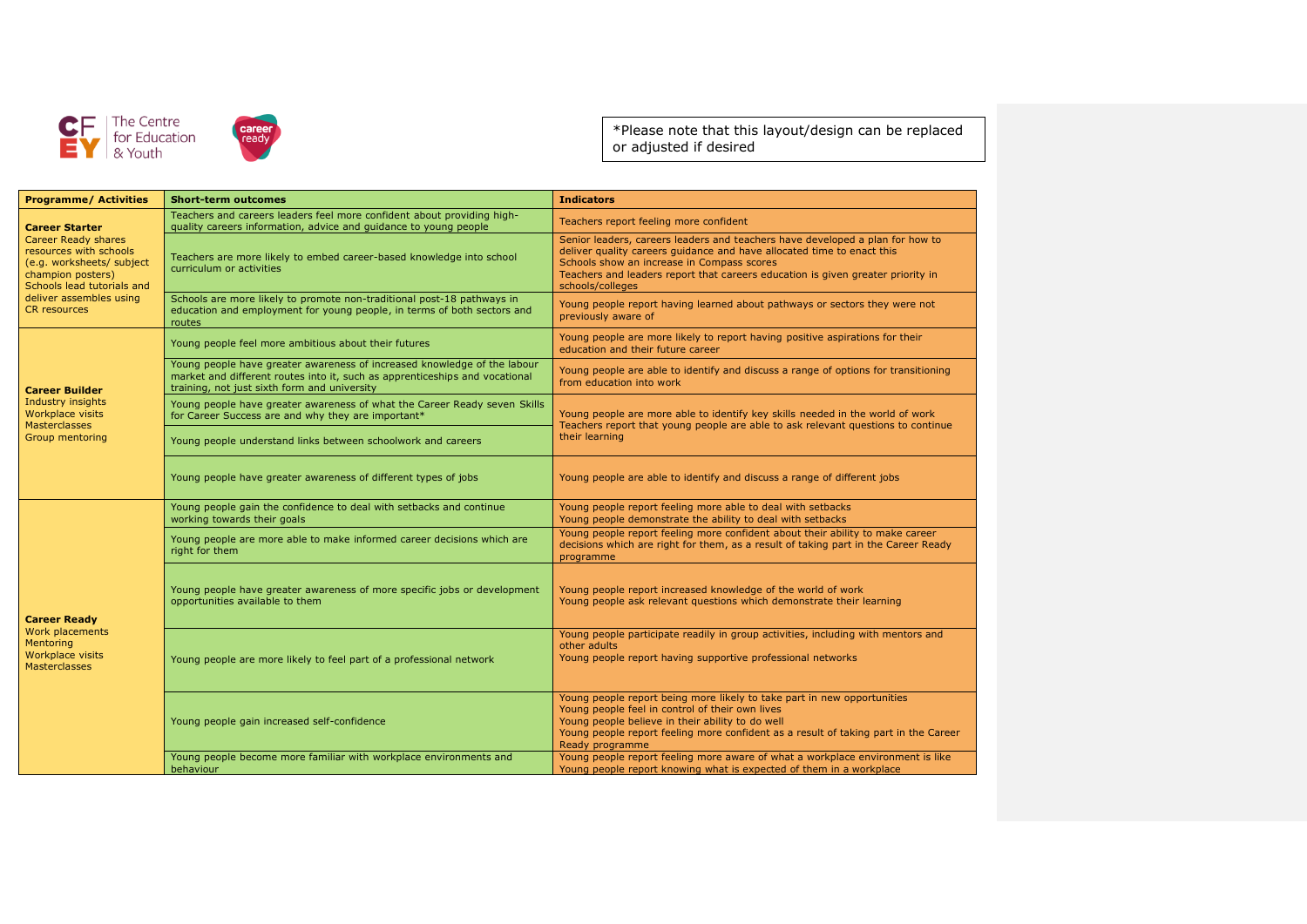| The Centre<br>for Education<br>& Youth | career<br>ready                                                                                                                |                                                                                                                                                                           | *Please note that this layout/design can be replaced<br>or adjusted if desired                                                                          |
|----------------------------------------|--------------------------------------------------------------------------------------------------------------------------------|---------------------------------------------------------------------------------------------------------------------------------------------------------------------------|---------------------------------------------------------------------------------------------------------------------------------------------------------|
|                                        | Young people improve their employability skills for the workplace,<br>particularly the Career Ready Skills for Career Success* | Young people report increased scores in their Skills Identifier surveys as they<br>progress through the programme, particularly at the end compared with the<br>beginning |                                                                                                                                                         |
|                                        | Employers increase their understanding of young people from non-traditional<br>backgrounds, who they don't usually work with   |                                                                                                                                                                           | Interns report that employers engaged well with them<br>Employers report finding the internships valuable                                               |
|                                        | Employers increase their understanding of the benefits of diversity                                                            |                                                                                                                                                                           | Employers are able to discuss the benefits of a diverse workforce<br>Employers start or continue recruiting interns from a diverse range of backgrounds |

## **3 Evaluation Framework**

| Programme/<br><b>Activities</b>                                                                                                                                                                                | <b>Short-term outcomes</b>                                                                                                                                                                                 | <b>Research questions</b><br>Since taking part in the Career Ready programme                                                                                                                                         | <b>Tools</b>                                                                                                     |  |
|----------------------------------------------------------------------------------------------------------------------------------------------------------------------------------------------------------------|------------------------------------------------------------------------------------------------------------------------------------------------------------------------------------------------------------|----------------------------------------------------------------------------------------------------------------------------------------------------------------------------------------------------------------------|------------------------------------------------------------------------------------------------------------------|--|
| <b>Career Starter</b><br><b>Career Ready</b><br>shares resources<br>with schools (e.g.<br>worksheets/ subject<br>champion posters)<br>Schools lead<br>tutorials and deliver<br>assembles using CR<br>resources | Teachers and careers leaders feel more confident about<br>providing high-quality careers information, advice and guidance<br>to young people                                                               | Do teachers and careers leaders feel more confident about<br>how to provide high-quality information, advice and guidance<br>to young people than they did prior to their involvement with<br>CR?                    |                                                                                                                  |  |
|                                                                                                                                                                                                                | Teachers are more likely to embed career-based knowledge<br>into school curriculum or activities                                                                                                           | Is career-based knowledge being embedded into the school's<br>curriculum or activities? How? Across all subjects?                                                                                                    | Teacher survey on use and impact of<br>careers in the curriculum, assemblies and<br>tutorials.                   |  |
|                                                                                                                                                                                                                | Schools are more likely to promote broader post-18 pathways<br>in education and employment for young people                                                                                                | Are schools promoting broader post-18 pathways in education<br>and employment for young people, by using Career Ready<br>resources? Which pathways?                                                                  |                                                                                                                  |  |
| <b>Career Builder</b><br>Industry insights<br><b>Workplace visits</b><br><b>Masterclasses</b><br>Group mentoring                                                                                               | Young people feel more ambitious about their futures                                                                                                                                                       | Do young people feel more ambitious about their futures after<br>taking part in career builder?                                                                                                                      | Teacher evaluation form<br>Young person survey<br>Young person focus group                                       |  |
|                                                                                                                                                                                                                | Young people have greater awareness of increased knowledge<br>of the labour market and different routes into it, such as<br>apprenticeships and vocational training, not just sixth form and<br>university | Are young people aware of different routes into the labour<br>market? How many routes are they aware of? Do they know<br>about traineeships, apprenticeships and other vocational<br>courses, as well as university? | Young person survey<br>Pre and post students' self-assessment<br>survey                                          |  |
|                                                                                                                                                                                                                | Young people have greater awareness of what the Career<br>Ready seven Skills for Career Success are and why they are<br>important*                                                                         | After taking part in Career<br>Builder, do young people know what the Career Ready seven<br>Skills for Career Success are? Do they know why these skills<br>are important?                                           | Teacher evaluation form<br>Young person survey                                                                   |  |
|                                                                                                                                                                                                                | Young people understand links between schoolwork and careers                                                                                                                                               | Are young people aware of different types of jobs after taking<br>part in Career Builder?                                                                                                                            | Teacher evaluation form<br>Young person survey                                                                   |  |
|                                                                                                                                                                                                                | Young people have greater awareness of different types of jobs                                                                                                                                             | Do young people know more about the labour market and<br>different sectors?                                                                                                                                          | Teacher evaluation form<br>Young person survey                                                                   |  |
| <b>Career Ready</b><br>Work placements<br>Mentoring<br>Workplace visits<br><b>Masterclasses</b>                                                                                                                | Young people gain the confidence to deal with setbacks and<br>continue working towards their goals                                                                                                         | Do young people feel more confident about dealing with<br>setbacks after taking part in Career Ready?                                                                                                                | Pre and post students' self-assessment<br>survey<br>Staff observations of activities<br>Young person focus group |  |
|                                                                                                                                                                                                                | Young people are more able to make informed career decisions<br>which are right for them                                                                                                                   | Are young people using a variety of sources to explore their<br>career options?<br>Do young people feel able to make decisions which are right<br>for them?                                                          | Pre and post students' self-assessment<br>survey<br>Young person focus group                                     |  |